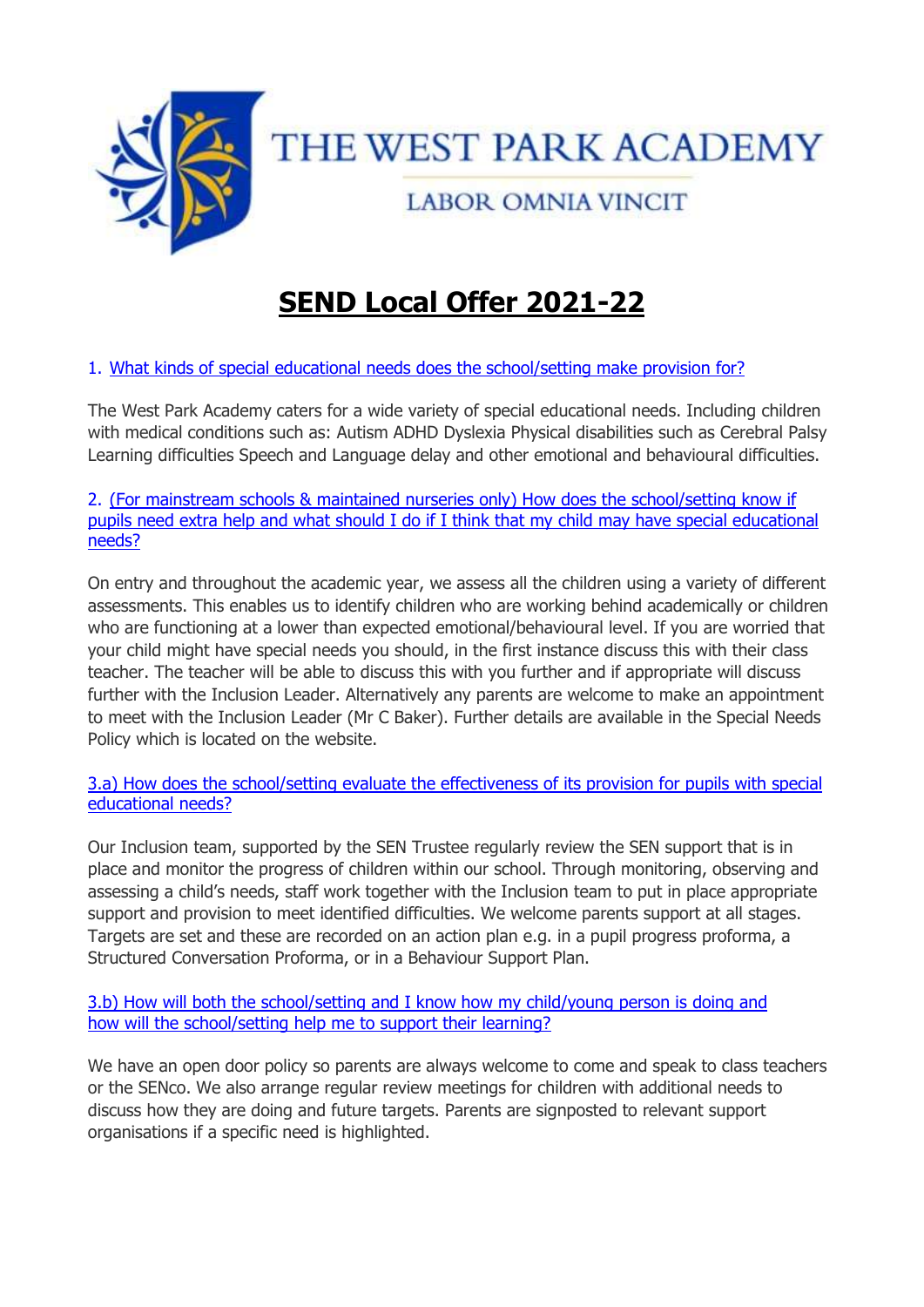## [3.c\) What is the school's approach to teaching pupils with special educational needs?](https://search3.openobjects.com/kb5/nottinghamshire/directory/service.page?id=LpibHymipJc#sub_5)

We follow a fully inclusive curriculum and have high expectations for all children. We ensure that all children are given the opportunity to reach their full potential. Any children (with or without special educational needs) who are not making adequate progress are targeted and appropriate interventions are put in place. We support pupils with special educational needs by: • Specially prepared learning materials • The use of appropriate ICT equipment • Deployment of teaching assistants • Individual and group teaching sessions/support sessions • Specialist equipment/resources • Signing and assisted communication • Using specialist intervention programmes within the Waves of Provision • Social skills programmes • Seeking support and involvement from Outside Agencies.

## [3.d\) How will the curriculum and learning be matched to my child/young person's](https://search3.openobjects.com/kb5/nottinghamshire/directory/service.page?id=LpibHymipJc#sub_6) [needs?](https://search3.openobjects.com/kb5/nottinghamshire/directory/service.page?id=LpibHymipJc#sub_6)

All lessons are tailored to the children's needs and work is planned and matched to the children's different abilities. Care is taken to identify a child's specific and preferred way of learning and work is planned accordingly. Where appropriate, a child might have an individual timetable and specific work or additional support depending on their additional need.

#### [3.e\) How are decisions made about the type and amount of support my child/young](https://search3.openobjects.com/kb5/nottinghamshire/directory/service.page?id=LpibHymipJc#sub_7) [person will](https://search3.openobjects.com/kb5/nottinghamshire/directory/service.page?id=LpibHymipJc#sub_7)  [receive?](https://search3.openobjects.com/kb5/nottinghamshire/directory/service.page?id=LpibHymipJc#sub_7)

The teacher and SENco discuss together the best support to give a child in conjunction with the parent/carer. Where appropriate, individual timetables are planned for specific children. If a child requires additional one to one support with an adult, then where appropriate the school can bid for additional funding. The child's additional needs would need to match the criteria to qualify for additional funding. This would be applied for by the SENco.

#### [3.f\) How will my child/young person be included in activities outside the classroom,](https://search3.openobjects.com/kb5/nottinghamshire/directory/service.page?id=LpibHymipJc#sub_8) [including](https://search3.openobjects.com/kb5/nottinghamshire/directory/service.page?id=LpibHymipJc#sub_8)  [school trips?](https://search3.openobjects.com/kb5/nottinghamshire/directory/service.page?id=LpibHymipJc#sub_8)

No children are excluded from any activities or school trips. If any child needs additional support of provision then this is provided.

#### [3.g\) What support will there be for my child/young person's overall well-being?](https://search3.openobjects.com/kb5/nottinghamshire/directory/service.page?id=LpibHymipJc#sub_9)

At The West Park Academy, the staff strive to ensure that the children have very positive relationships with the adults they work with. Therefore they feel they can talk to their teacher. We also have play therapy which we offer to children who we feel might need some extra emotional support. We also have assessments in school that allow us to monitor and track a child's emotional wellbeing.

4. [\(For mainstream schools and maintained nurseries\) Who is the school/setting's](https://search3.openobjects.com/kb5/nottinghamshire/directory/service.page?id=LpibHymipJc#sub_10) [special](https://search3.openobjects.com/kb5/nottinghamshire/directory/service.page?id=LpibHymipJc#sub_10)  [educational needs co-ordinator \(SENCO\) and what are their contact details.](https://search3.openobjects.com/kb5/nottinghamshire/directory/service.page?id=LpibHymipJc#sub_10)

Mr C Baker The West Park Academy office@westparkacademy.co.uk 01623 460274

## 5. [a\) What training have staff supporting special educational needs had and what is](https://search3.openobjects.com/kb5/nottinghamshire/directory/service.page?id=LpibHymipJc#sub_11) [planned?](https://search3.openobjects.com/kb5/nottinghamshire/directory/service.page?id=LpibHymipJc#sub_11)

Staff have ongoing training and support. They have had training in working with children with Autism, Dyslexia and Downs syndrome. We also regularly do a lot of in-school training where staff share expertise with other less experienced staff. All our newly qualified staff attend training with regard to SEN which is run by the Family Senco. We now have 4 other schools within our Multi-Academy Trust and we regularly share knowledge and expertise in relation to children with SEN.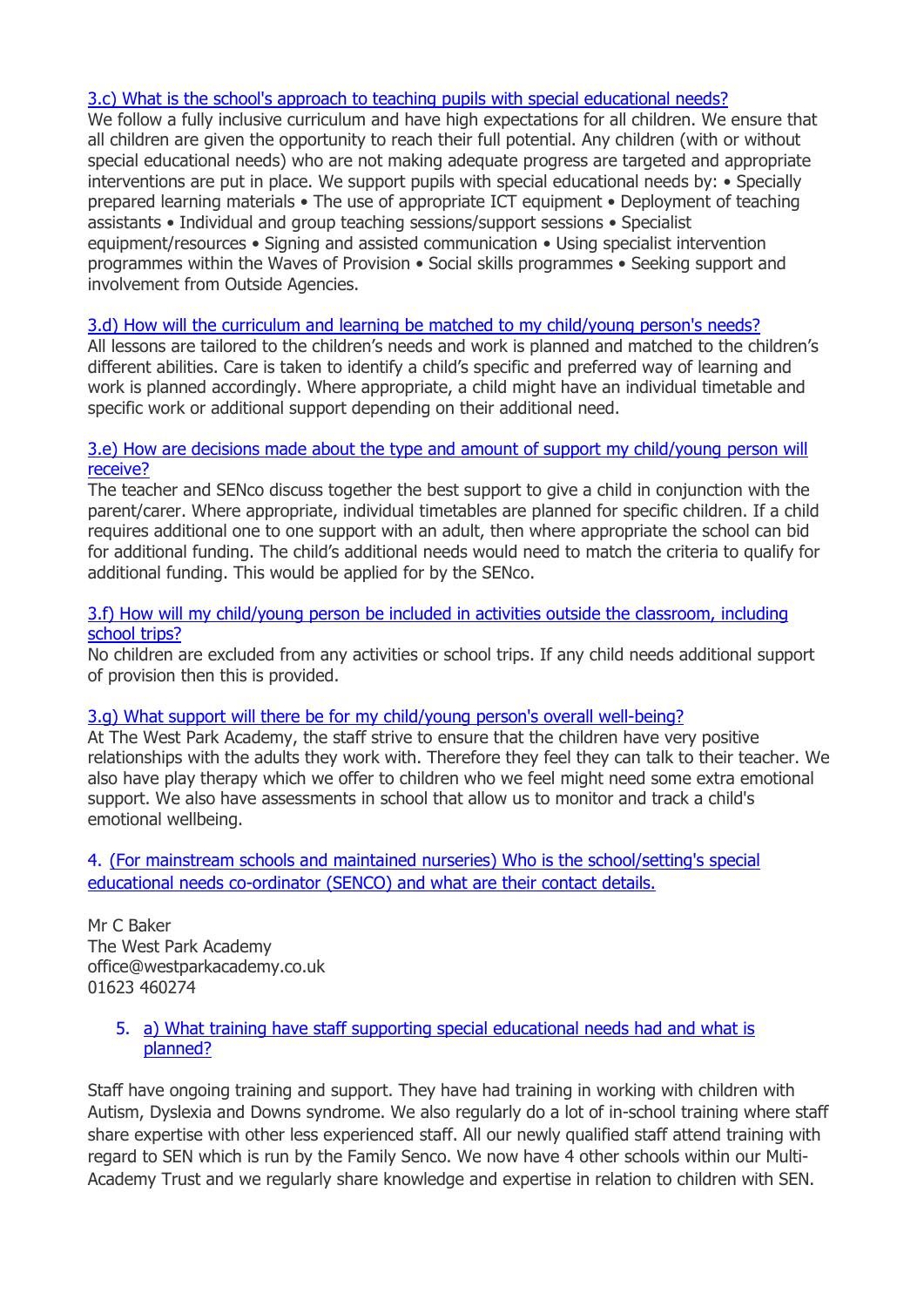## [5.b\) What specialist services and expertise are available or accessed by the](https://search3.openobjects.com/kb5/nottinghamshire/directory/service.page?id=LpibHymipJc#sub_12) [setting/school?](https://search3.openobjects.com/kb5/nottinghamshire/directory/service.page?id=LpibHymipJc#sub_12)

We have close links with a wide range of outside agencies who offer specific guidance and support to our school and families. These include:

- The Educational Psychology Service (EP)
- Therapists including those for Speech and Language (SALT), Occupational (OT) and Physiotherapy (PT)
- Schools and Families Specialist Services (SFSS) includes those for Early Years, Cognition and Learning, Communication and Interaction, Sensory Impairments and Physical **Disabilities**
- The Personal Social and Emotional Support Team (PSED)
- Mansfield Area Partnership (MAP)
- Education (Re-thinking Engagement & Approaches to Learning)
- Health Services including School Nurse, Paediatricians, Health Visitors and Child and Adult Mental Health services (CAMHS)
- Social Care and Local Children's Centres
- Out Reach and Voluntary Services Schools and Families Support Services:
- Manual Handling and Disability Access support

6. [How will equipment and facilities to support pupils with special educational needs](https://search3.openobjects.com/kb5/nottinghamshire/directory/service.page?id=LpibHymipJc#sub_13) [secured?](https://search3.openobjects.com/kb5/nottinghamshire/directory/service.page?id=LpibHymipJc#sub_13)  [How accessible is the school/setting?](https://search3.openobjects.com/kb5/nottinghamshire/directory/service.page?id=LpibHymipJc#sub_13)

Please refer to academy access plan which is found on the academy website.

7. [What are the arrangements for consulting parents of pupils with special](https://search3.openobjects.com/kb5/nottinghamshire/directory/service.page?id=LpibHymipJc#sub_14) [educational](https://search3.openobjects.com/kb5/nottinghamshire/directory/service.page?id=LpibHymipJc#sub_14)  [needs? How will be I involved in the education of my child/young](https://search3.openobjects.com/kb5/nottinghamshire/directory/service.page?id=LpibHymipJc#sub_14) [person?](https://search3.openobjects.com/kb5/nottinghamshire/directory/service.page?id=LpibHymipJc#sub_14)

Parents are invited to have a parent's appointment with their child's class teacher twice per year. We have an open door policy so parents are welcome to speak to their child's teacher whenever the need arises. The SENCo has review meetings two or three times a year for the parents of the more complex special needs children. The SENCo also arranges other meetings with parents if school are concerned about a child. Parents can make an appointment or drop in to see the SENCo when they feel they would like to speak to him. We welcome the involvement of parents in their child's education as we feel that this is essential to enable children to reach their full potential.

## 8. [What are the arrangements for consulting young people with SEN and involving](https://search3.openobjects.com/kb5/nottinghamshire/directory/service.page?id=LpibHymipJc#sub_15) [them in](https://search3.openobjects.com/kb5/nottinghamshire/directory/service.page?id=LpibHymipJc#sub_15)  [their education?](https://search3.openobjects.com/kb5/nottinghamshire/directory/service.page?id=LpibHymipJc#sub_15)

Children are involved with their target setting and can attend meetings if they would like. The teachers strive to find out the children's interests and tailor the provision in school to meet these interests. The student council works hard to ensure that they have a correct representation of the children in the school and are involved in organising certain activities and in some strategic decision making.

## 9. [What do I do if I have a concern or complaint about the SEN provision made by](https://search3.openobjects.com/kb5/nottinghamshire/directory/service.page?id=LpibHymipJc#sub_16) [the](https://search3.openobjects.com/kb5/nottinghamshire/directory/service.page?id=LpibHymipJc#sub_16)  [school/setting?](https://search3.openobjects.com/kb5/nottinghamshire/directory/service.page?id=LpibHymipJc#sub_16)

We would always encourage parents to discuss any concerns they have with the class teacher in the first instance. Alternatively they could make an appointment to speak to the SENco. Please refer to the school complaints policy on the school website.